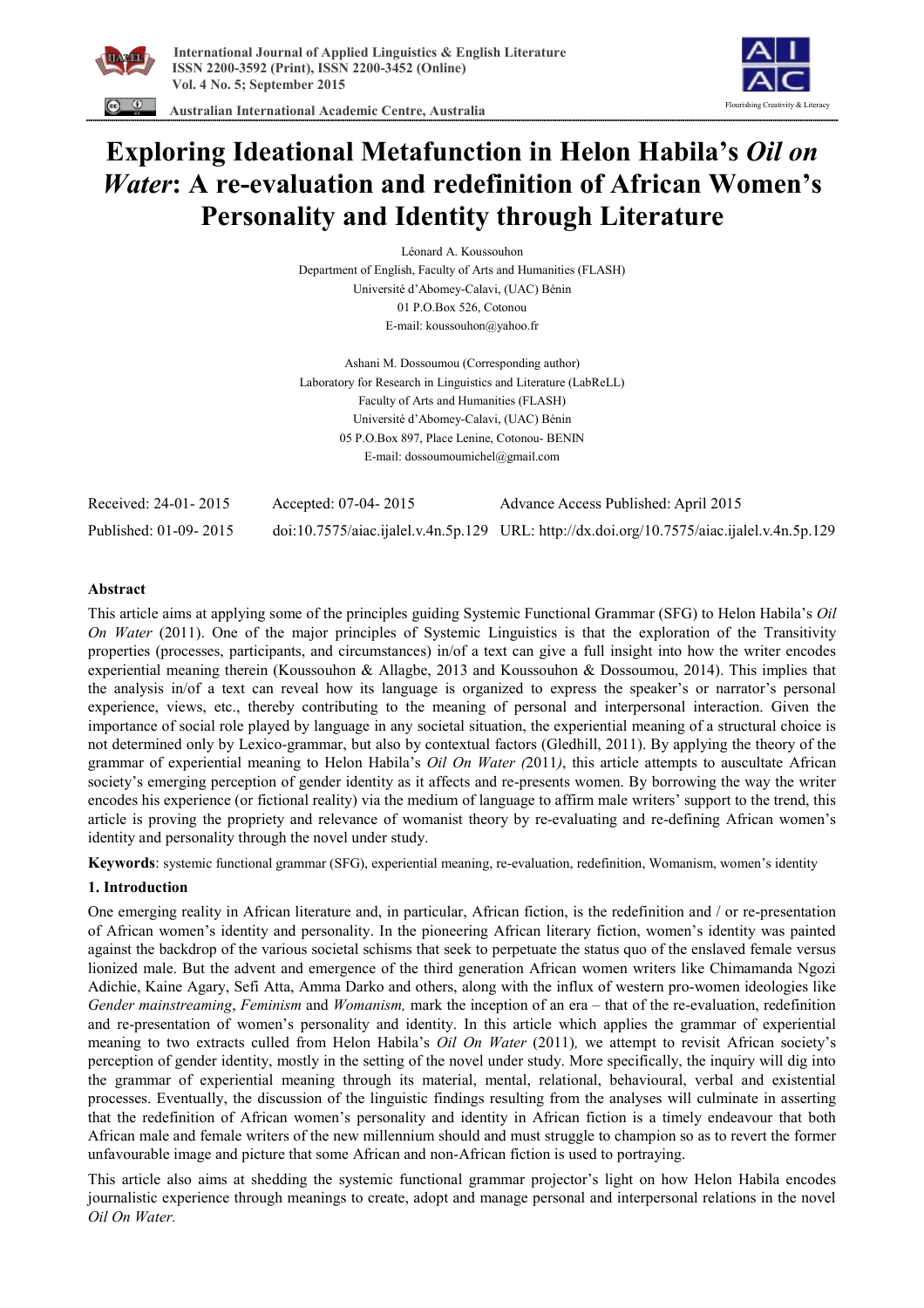#### 2. **Theoretical background**

#### *2.1 A brief account of womanist theory*

Womanism is a woman-centered ideology derived from Feminism, which is a social movement viewing the male counterpart as primary enemy. Therefore, contrary to Feminism, the womanist theory is committed to the survival of the wholeness of the entire people including men. Womanism is, of course, an inclusive theory centered on the natural order of things in the nature, society, and family. According to Layli Phillips (2006), Womanism is a social change perspective rooted in Black women's and other women of colour's everyday experiences and everyday methods of problem solving in every spaces, extended to the problem of ending all forms of oppression, restoring the balance between people and environment/nature, and reconciling human life with the spiritual dimension. Emanating from the critical thinking ventured by Walker Alice in her *Womanism,* and two other authors, namely, Okonjo Ogunyemi with her perspective on *African Womanism,* and Hudson-Weems' *Africana Womanism*, this theory has come up with forming the collective basis for an interpolated field of theory and praxis used by a host of people to follow. Considering that Black women experience sexism, and *Womanism* being concerned with sexism, Feminism is confluent with the expression of *Womanism*, but Feminism and *Womanism* cannot be conflated, nor can it be said that *Womanism* is a "version" of Feminism. In spite of the speculations sprouting around womanist theory, its scholars and proponents contend that *Womanism* manifests five overarching characteristics: 1°) *it is anti-oppressionist;* 2°) *it is vernacular;* 3°) *it is non-ideological;* 4°) *it is communitarian;* and 5°) *it is spiritualized.* The non-*ideological* characteristic makes this theory be confluent with, and inclusively pliable to any theories, one of which is the Hallidayan theory.

#### *2.2 Defining the Ideational Metafunction*

The ideational metafunction is one of three metafunctions of language put forth by the now Australian (but former British) linguist MAK Halliday. The ideational function is encoded in the system of Transitivity. According to Halliday (1971: 354), the term Transitivity refers to:

the set of options whereby the speaker encodes his [or her] experience of the processes of the external world, and of the internal world of his [or her] own consciousness, together with the participants in these processes and their attendant circumstances; and it embodies a very basic distinction of processes into two types, those that are regarded as due to an external cause, an agency other than the person or object involved, and those *that are not.* 

It is obvious from the above that the transitivity analysis of a fictional text explores how the authorial ideology is encoded therein. This function construes human experience through language, by making sense of "reality". It is viewed as a theory of reality and a resource for reflecting on the world. According to Halliday and Matthiessen (2006), it reflects the contextual value of "field" through participant, circumstance and process (*material, mental, behavioural, relational, verbal and existential)* types. The ideational metafunction encompasses two types of meaning- *experiential*  and *logical.* This article only considers the Ideational metafunction through its transitivity pattern serving as a backdrop for the grammar of experiential meaning. Moreover, it analyzes all the six (06) process types summarized in Table 1 below.

| Material           | Actor, Goal, Beneficiary, Range                      |  |  |
|--------------------|------------------------------------------------------|--|--|
| Mental             | Senser, Phenomenon                                   |  |  |
| Relational         | Carrier/attribute, Token/ Value, Possessor/Possessed |  |  |
| Verbal             | Sayer, Receiver, Verbiage                            |  |  |
| <b>Behavioural</b> | Behaver, Behaviour                                   |  |  |
| Existential        | Existent                                             |  |  |

| Table 1. Processes with their related participants (adapted from Bloor and Bloor, |  |
|-----------------------------------------------------------------------------------|--|
|-----------------------------------------------------------------------------------|--|

# 2004: 132) cited by Koussouhon and Koutchade (2012)

# **3. Transitivity analyses of the two extracts**

We carried out our transitivity analyses on two extracts drawn from *Oil On Water* (2011). Following Eggins (2004), Koussouhon and Allagbe (2013), Koussouhon and Koukpossi (2013), we first split and structured the extracts into clauses. Then we identified each process type in the extracts, counted and tabularized the findings accordingly (see details in appendices) for interpretation discussion.

The transitivity analysis of extracts No 1 and No 2 yielded the findings disaggregated and summarized in Table 2 below.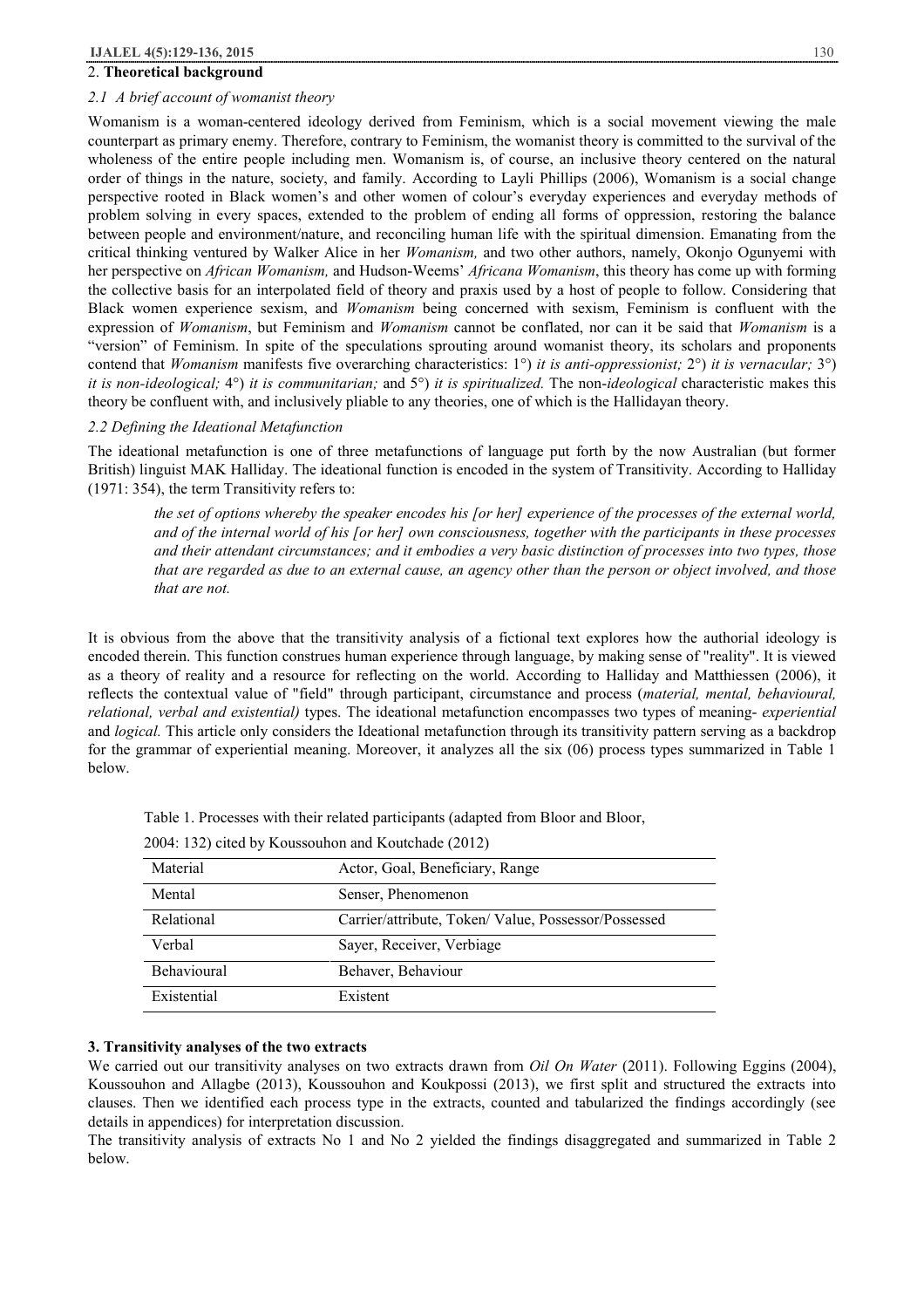Table 2. Disaggregated process types distribution in extracts no 1 and no 2

| <b>Process types</b>                |                 | <b>Extract No1</b> |             | <b>Extract No2</b> |             | Process types in the<br>two extracts |
|-------------------------------------|-----------------|--------------------|-------------|--------------------|-------------|--------------------------------------|
| Material                            |                 | 76                 | [43.18%]    | 91                 | [47.64%]    | 167 [45.50 %]                        |
| Mental                              |                 | 33                 | $[18.75\%]$ | 34                 | 17.80%]     | 67 [18.25 $%$ ]                      |
| <i>Behavioural</i>                  |                 | 19                 | [10.79%]    | 17                 | $[08.90\%]$ | 36 [09.80 %]                         |
| Verbal                              |                 | 13                 | 107.38%     | 15                 | 107.85%     | 28 [07.63 %]                         |
| Existential                         |                 | 02                 | $[01.13\%]$ | 02                 | $[01.04\%]$ | 04 [01.08 $%$ ]                      |
|                                     | Intensive Iden. | 29                 | $[16.47\%]$ | 28                 | $[14.65\%]$ | 57 [15.53 %]                         |
| 33<br>17.71%<br>$Relationa$ H<br>32 | Intensive Attr. | 00                 | $100\%$     | 00                 | $100\%$     | 00 [00 $%$ ]                         |
|                                     | Circumstantial  | 04                 | $[02.27\%]$ | 02                 | $101.04\%$  | 06 [01.63 $%$ ]                      |
|                                     | Possessive      | 00                 | $100\%$     | 02                 | $[01.04\%]$ | 02 [0.54 $\%$ ]                      |
| <b>Total processes</b>              |                 | 176                | $[99.97\%]$ | 191                | 100%        | 367 [99.97%]                         |

#### **4. Critical Discussion of the findings**

As the transitivity analysis exudes, the two extracts contain three hundred and sixty-seven (367) processes. This figure is shared by the six process types propounded by Halliday and Matthiessen (2004). However, three out of the six, viz. Material processes (45.50%), Mental (18.25%), and Relational (17.71%) processes sharing unequal proportions, are predominant. Apart from the existential processes that appear in very low (almost negligible) proportion (01.08 %), the other process types, viz, behavioural and verbal though² appearing with less significant dominance with their varied proportions, respectively, 09.80%, 07.63% enhance this.

The preponderant number of material processes (167 out of 367, making 45.50 %) in the two extracts indicates an overmaterialization in/of the text. This suggests that the extracts under study are about physical, concrete and tangible actions. That is to say, these extracts are highly materialized ones with mostly animate beings acting as actors and goals, ranges, recipients and clients. These animate beings are most of the time males and females, underpinning the fictional reality in/of the extract. It pinpoints the suffering of the Niger Delta, and non-Niger Delta people, Oil company executive, especially women, children as well as the newsmen on a fact-finding mission. That suffering has, in some cases, resulted into death. Furthermore, this intensive materialization insinuates that the setting depicted by the writer is a social and societal compendium, even though the number of female actors and goals sometimes exceeds that of their male counterparts; for instance, *Mary's mother and sister* have been beneficiaries of the process *impregnated* by one holy man, *Rufus and Mary* have been living as roommates in the same studio while attending the same school of journalism, *Isaac and Isabel* have been kidnapped together by the militants, *Rufus* and *Ronke* have attended the same school of journalism, *Zaq* and *Ronke* have worked for the same Journal etc., still the writer moves to restore an inclusive, social, and gender-balanced setting wherein physical, concrete and tangible actions are performed by the social actors and goals.

The analysis of the two extracts revealed 67 mental processes, making 18.25 %. All the characters performing in the extracts as Sensers are animate beings- male and female. They have been highlighted by the use of various and varied semantic representations- *names*, *ad hoc description*, and *recoverable reference*. This suggests that there are in these extracts some participants (senser, phenomenon) who are consciously, intellectually, affectively involved in the situation under description as it appears with the processes revealed in Extract no 1 in clauses 5 *[saw],* 12 *[knew],* 17 *[noticed], 37 [watching], 71 & 85 [likes], 133 [wanted],* containing such senser, animate beings (both males and females) as *he, I, she, the community, she & she, her mother.* The participants acting as phenomena in those illustrative clauses are *Zaq, Rufus, the Nurse, Mary* referred to with the various semantic representations. As for Extract no 2, the exemplifying processes are: 19 *[knew], 33 [believe], 53 [saw], 58 [died], 106 [seen], 114 & 115 [nodded], 122 [hear], 152 [watching], including s*enser, animate beings (both males and females) like *I, I*, *he, my men, he, I, I & she, we, I.*  The participants acting as phenomena in this extract are *Rufus, Isabel, Isaac, Zaq, Isabel's husband.* Both the participants performing and projecting conscious, intellectual, intelligible, affective actions as senser and those acting as phenomenon include male and female characters. This inclusive characterization adopted by the writer by focalizing the striking actions of the extracts under study, denotes a gender-balanced and inclusive society where varying roles are ascribed and assigned to women who feel and express the same intellectual, physiological, social, and affective needs as their male counterparts.

Following the logic of drawing on the past to build the present and properly project the future, Habila makes use of the identified 36 behavioural processes representing 09.80% along with the behavers, phenomenon, circumstantials and circumstances of occurrence. This denotes, like the mental processes, the fact that both extracts are concerned with the physiological and psychological needs of the participants. These fundamental needs are felt as a result of the lack of care and freedom imposed on the people as a whole by both the political leadership and oil companies. This low statistic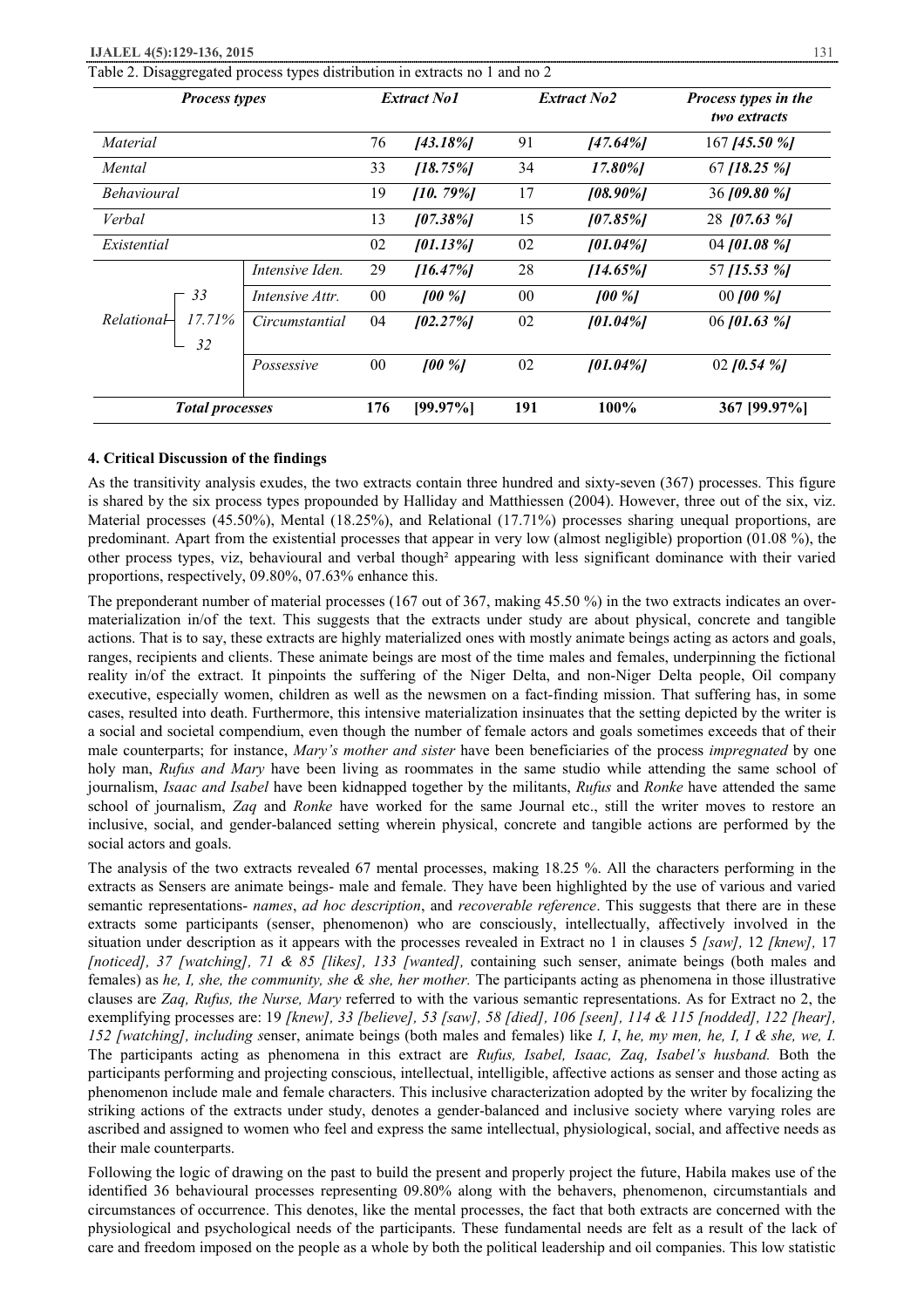#### **IJALEL 4(5):129-136, 2015** 132

figure indicates the depiction of contradictory practices performed by some behavers in the extracts. Let's consider for instance the following processes: *knelt* (clause No 15)*, stood* (clause No 40)*, sat down* (clause No 47) and *sat* (clause No 49) in Extract no 1 describing how unset the nurse has been while catering for the alcohol addict Zaq, whose physical and psychological capabilities have succumbed before the challenging fact-finding mission assigned to him. Coming to rescue Zaq medically, the nurse has, in fact, come to complement Rufus' effort. The focalisation of the above-mentioned processes no 15, 40, 47 and 49 on the nurse as behaver is insightful regarding the shift in African writers' characterisation of women in their fiction. This exudes, as advocated by womanist scholars, the complementarity of roles and relations between men and women in society. Moreover, the few number of behavioural processes also accounts for, and describes the social order of things in society, briefly from birth to death as it exudes in Extract no 2 through processes no 3 *sat up,* no 5 *stood up* and no 9 *lain.*

The depiction of social, physiological, educational and professional behavioural change ranges in the extracts ranges from the kidnapping, victimization of women through the impregnation of the mother and daughter by the same holy man, to the sending of the signal envelop calling for the negotiation for the possible release of Isabel. Considering female characters' victimization in the novel, it is exemplified by the fact that both mother and daughter have been impregnated by the same lionized and sex-maniac holy man. Indeed, this rape of African culture portrays the social structure in a male-dominated environment. This poor depiction and characterization of African women tally discriminatory comments such as: the woman is like a lifeless piece of property or thing that can be treated like lifeless object; the woman is senseless and incapable of logical reasoning, and as such, cannot partake in decision-making processes at home and in society at large; the woman should neither be seen, nor heard; the place of the woman in society is behind the burning firewood, the cooking pot, and ultimately in the bedroom. But against such discriminatory statements, beliefs, and constructs that set motherhood and procreation as the woman's major sources of fulfillment, contemporary African writers are moving to echoe the world by sounding their opposite clairon indicating new avenues for African women's self-fulfillment. They argue that it is untenable and unacceptable that womanhood is validated against such constructs. As a matter of fact, the nurse has not only fallen in love with Rufus, she has also struggled as much as possible to cater for, treat, and heal Zaq, even though she has not succeeded in achieving that.

The 09.80 % behavioural processes can also be construed as indicative of the professional shift and upgrading in women character's professional movement. Mary has been shifting from simple TV journalist to a qualified specialist in news editing. As for Ms. Ronke, her professional behaviour and reality have shifted from the then simple journalist practised together with Zaq to the University lecturer. These striking depictions of African women's educational, social and professional paradigm shifts aid to re-evaluate and upgrade African women's vulnerable status to that of blossomed and fully-emancipated stakeholders, still besides their male counterparts.

The transitivity analysis of the two extracts revealed 28 verbal processes at the rate of 07.63 %. Here, while almost all the processes are imperative, the Sayer roles are performed by animate beings, mainly *the militants' leader, the nurse*, and other minor characters. As for the Receiver participants' roles, they are exclusively ascribed to *Rufus* and *Zaq*, both acting as Journalist and Reporter (The job of a journalist being that of playing the semantic role of receiver at its best), viz., *receive* the information, *treat*, p*rocess, transcribe it in a suitable format* and convey it to the target public. The processes in both extracts are rather expressed in direct speeches. These comprise *07 negative*, *03 interrogative negative, 01 positive interrogative*, *06 imperative* and *13 declarative.* By scrutinizing, for instance, the declarative and imperative processes in the two Extracts, one realizes that they have two Sayers: the militants' leader (Professor) and the Nurse stating their mind and giving order to the two journalists. Zaq and Rufus, in the process of investigating about Isabel's kidnapping, have been ascribed the Receiver role by the writer. This subordinates the journalist and reporter to the other characters, namely, Isabel's husband, the Nurse, and Professor in the extracts. The journalists, reporters, and newsmen at large are sometimes biased while imparting information because at times, some Sayer uses their political, economic, financial, intellectual, and social power to influence the journalist to validate their idea. In all likelihood, these transitive patterns are indications of what the journalist is expected to provide in his / her written, oral and photographic reporting. Moreover, these processes are illustrative of the situation faced by journalists while doing their work. Beyond, this raises the eternal problem of the freedom of the press, opinion, and expression. The same patterns with their two (male and female) Sayers suggest the gender-balanced and equity advocated by the womanist scholars.

The transitivity analysis has revealed 65 relational including (57) intensive identifying, (04) circumstantial, and (02) possessive. This proportion of Relational processes in the extracts represents 22.43%. This suggests and can be construed as an evidence of a gradual change of African writers' mentality and mindset, both male and female regarding the African woman's situation as depicted by the pioneer African writers. This change in the literary arena certainly depicts the new emerging relationships between men, women, and nature for the advent and realization of a balanced and fair treatment of the African woman by both contemporary male and female writers.

#### **5. Summary and conclusion**

This article has shed the systemic functional grammar projector's light on how Helon Habila encodes journalistic experience through meanings to create, adopt and manage a gender-balanced and womanist perspective in the novel *Oil on Water*. The lexico-grammatical analysis draws on the grammar of experiential meanings to explore the power of grammar (the powerhouse of language) at work to embed meanings. Thereafter, after a brief account of *Womanism*, an overview of the principles guiding the above-conducted ideational metafunction analysis has set the stage for the practical analysis of the two extracts under study. The interpretation and discussion of the SFL findings have actually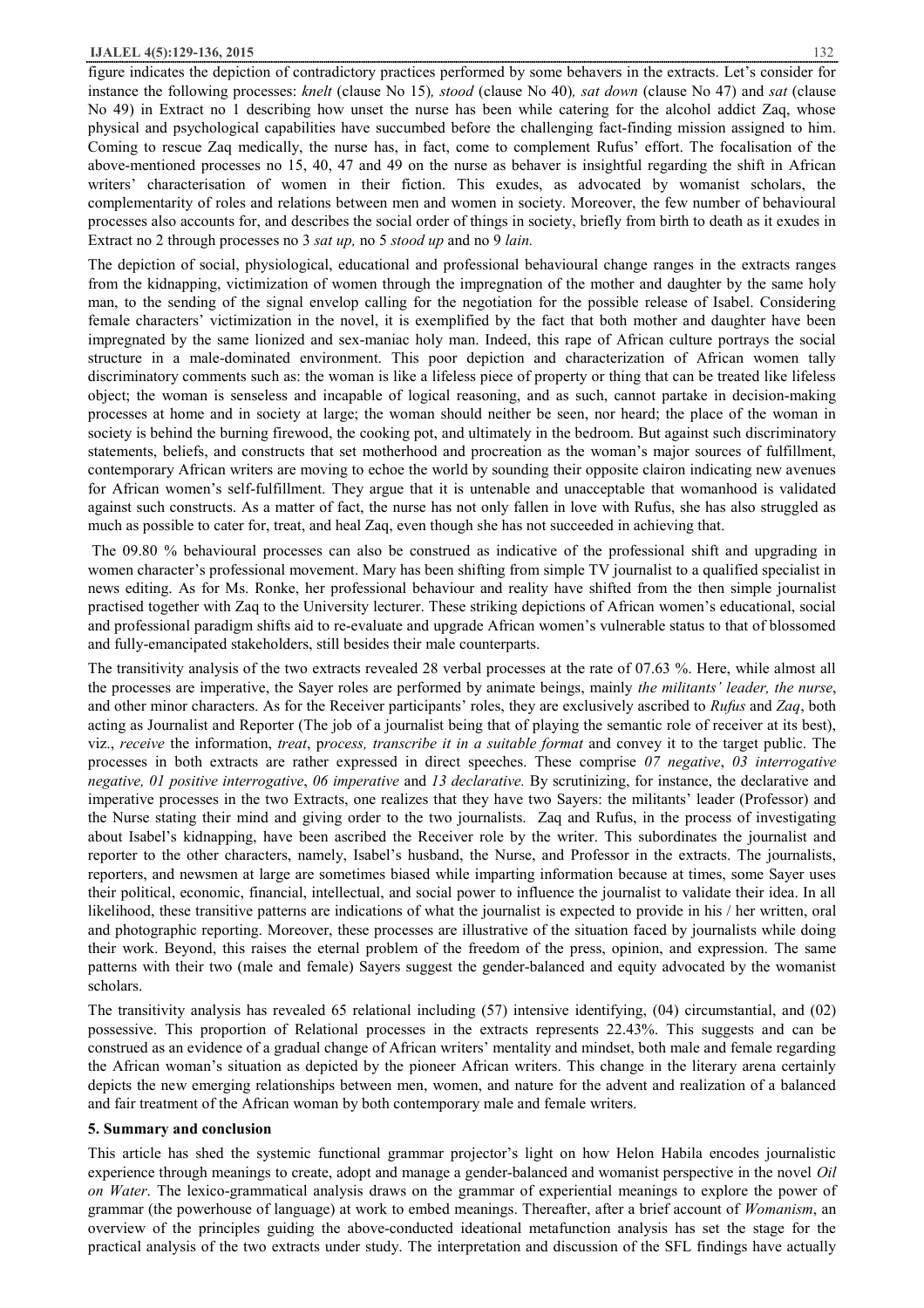#### **IJALEL 4(5):129-136, 2015** 133

come to second, with additional emphasis and a sharpening of focus, the findings of common sense. Ultimately, the application of the transitivity model to the analysis of this fictional text has demonstrated that ideational meaning is a useful tool for unraveling how a given text constructs its world, characters and actions in terms of who is doing what to whom, where, when, why and with what (Halliday and Matthiessen, 2004; Eggins, 2004). Indeed, Habila has chosen and applied the ideational metafunction (through experiential meaning) of language to construct and convey the individual's experience of the world, including the inner world of his own consciousness.

As for Helon Habila and his novel *Oil On Water,* the linguistic description and discussion of its salient features – material, mental, behavioural, existential, verbal and relational processes, and the blend of extradiegetic narrative have served as a backdrop for this article to come up with the mind that the ideology sustaining this work is oriented towards restoring and championing the balance between men and women in African society. Moreover, one cannot overlook the fact that ideational, interpersonal and textual meanings are intimately inter-twined, therefore, the analysis of ideational meaning may well be combined with considerations about the two other types of meaning and discourse-semantics while carrying out the linguistic-stylistic analysis of a given text (Nørgaard, 2010). It follows from this to speculate (at discourse-semantic level) that the preponderant and profuse use of the definite article -deictic "*the*"- (*82*) and recoverable reference (Fontaine, 2013) through the pronouns "*she,* and *her*" (*92*) *vs "he, him, his"* **(55)** have all contributed to encode the womanist perspective in the fictional text. The idea propounded in this novel is essentially featuring social change through the exchange of meanings. So we can argue that the ideology sustaining *Oil On Water* is oriented towards building a redoubtable social propriety in a gender-balanced environment that will provide avenues for high-rocketing womanist movement. As only such a movement can ensure the re-evaluation and redefinition of African women's personality and identity throughout the depiction of their assigned roles. By focusing on ideational metafunction for the redefinition and re-presentation of African women's personality, ability and identity, this article has placed the Nigerian new millennium writer in a good position to reconstruct the African woman's past and present in proper perspectives to project the future of her image. In so doing, the author moves to sustaining and advancing the literary orientation geared by the fictional movement of redefinition, reshaping, restoration, and re-presentation of African women's personality, ability and identity. In this perspective, Helon Habila's novel has come as an unprecedented masculine support to Ngozi Chuma-Udeh's advocating position overtly expressed in her novel *Echoes of a New Dawn* (2007).

#### **References**

Achebe, Ch. (1958). *Things Fall Apart*. London: Heinemann Educational Books.

Amadi, E. (1966). *The Concubine, (1st ed.).* London: Heinemann.

Ayoola, M. (2013). Interpersonal and Ideational Metafunctions of Some Selected Political Advertisements in Some Nigerian Newspapers. *International Journal of Humanities and Social Science, 3*(8).

Carter, R. A., & Simpson, P. W. (2005). *Language, Discourse and Literature: An Introductory Reader in Discourse Stylistics,* (2<sup>nd</sup> ed.). USA and Canada: Routledge.

Chuma-Udeh, N. (2007). *Echoes of a New Dawn.* Onitsha: Malchjay Nigeria Ltd.

Eggins, S. (2004). *An Introduction to Systemic Functional Linguistics,* (2nd ed.)*.* Manchester, Great Britain: Continuum.

Fairclough, I., & Fairclough, N. (2012). *Political Discourse Analysis.* USA and Canada: Routledge.

Fairclough, N. (2003). *Analysing* Discourse*: Textual analysis for social research.* London and New York: Routledge.

Fontaine, L. (2013). *Analysing English Grammar: A Systemic Functional Introduction.* New York: Cambridge University Press.

Gledhill, Ch. (2011). The 'lexicogrammar' approach to analyzing phraseology and Collocation. Asp No 59, pp 5-23.

Habila, H. (2011). *Oil On Water, (*1st ed.). New York: W.W. Norton & Company, Inc.

Halliday, M.A.K., & Matthiessen Ch. (2004). *An Introduction to Functional Grammar*, (3rd ed.). London: Hodder Education, and Hachette UK Company.

Halliday, M.A.K., & Matthiessen Ch. (2006). *Construing Experience Through Meaning: A Language-based Approach to Cognition*. London – New York: Continuum.

Halliday, M. A. K (2009). *Language and Society.* London – New York: Continuum.

Halliday, M. A. K., & Hasan, R. (1985). *Language, context and text: aspect of language in a social- semiotic perspective*. Oxford: Oxford University Press.

Halliday, M. A. K. (1971). Linguistic function and literary style: An inquiry into the language of William Golding's *The Inheritors* in S. B. Chatman (ed.) *Literary Style*, London and New York: Oxford University Press.

Hasan, R., & Webster, J. J. (2005). *Language, Society and Consciousness: The Collected Works of Ruqaiya Hasan Volume 1.* London: Equinox Publishing Ltd.

Houghton, M. (1993). *American Heritage College Dictionary 3rd Indexed Edition.* USA: Houghton Mifflin (T).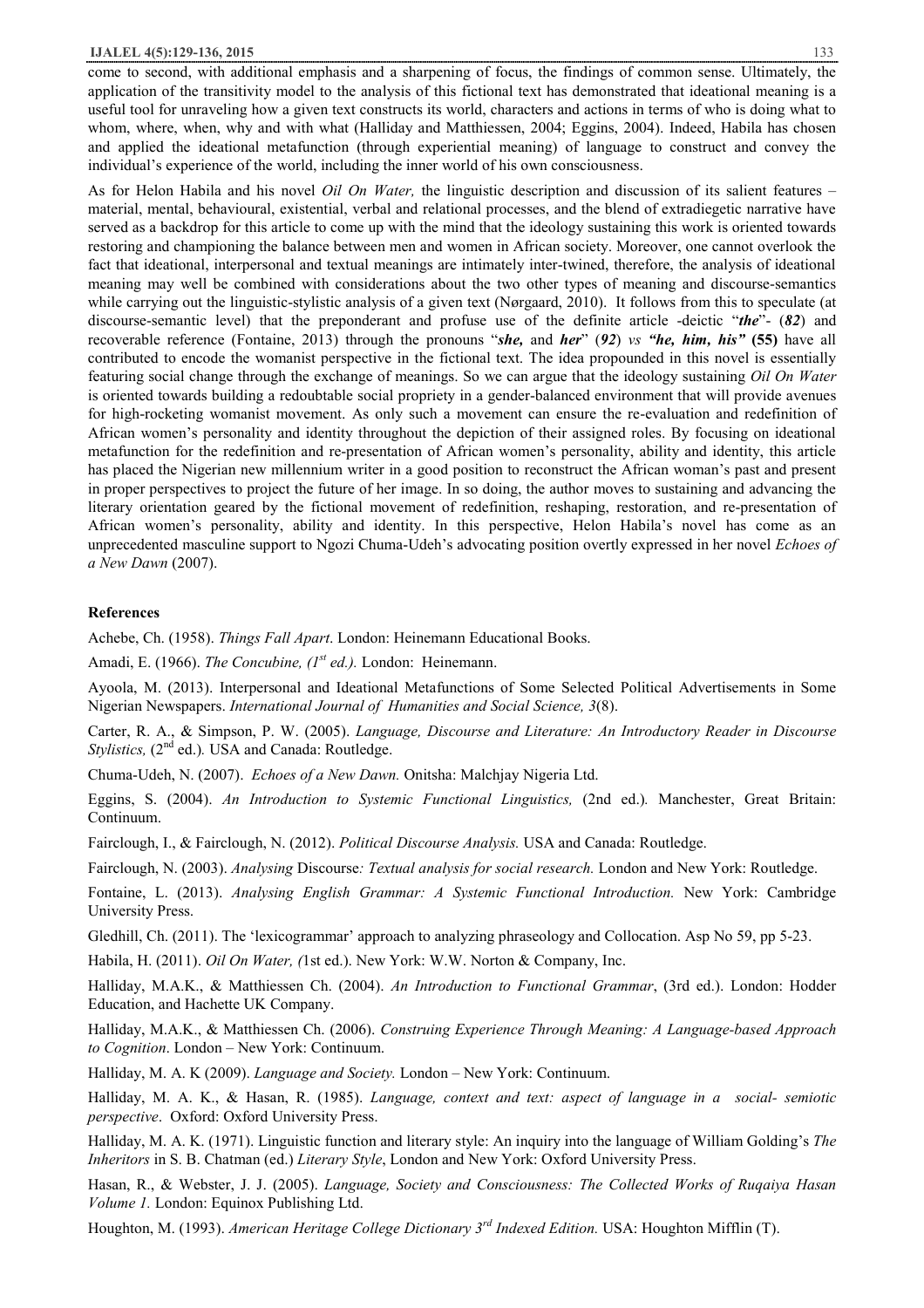Koussouhon, L., & Dossoumou, A. (2014). Lexico-grammatical Analysis of *Yellow-Yellow* by Kaine Agary: Focus on Experiential and Textual Meanings. *Mediterranean Journal of Social Sciences, 5*(23), 2430-2438.

Koussouhon, L., & Allagbe, A. (2013). The Lexicogrammar of Chimamanda Ngozi Adichie' fiction: A systemic functional contribution. In Langage & Devenir No 22,  $1<sup>er</sup>$  semestre 2013, pp 19-44.

Koussouhon, L., & Koukpossi, A. (2013). Analyse lexico-grammaticale du discours d'investiture de François Hollande avec un accent spécial sur la transitivité. *Revue Togolaise des Sciences, 7*(1), 353-372.

Layli, Ph. (2006). *The Womanist Reader.* London and New York: Routledge

Nørgaard, N., et al. (2010). *Key Terms in Stylistics*. London and New York: Continuum.

Young, L., & Harrison, C. (2004). *Systemic Functional Linguistics and Critical Discourse Analysis,* studies in social change. London and New York: Continuum.

### **Lexico-grammatical analyses**

**Keys***: The Transitivity analysis has been carried out for each extract according to the keys presented below.* 

*P*= process; *Pm*= material; *Pme*= mental; *Pb*=behavioural; *Pv*= verbal; *Pe*= existential; *Pi*= intensive; *Pcc*= circumstantial; *Pp*= possessive; *Pc*= causative; *A*= actor; *G*= goal; *B*= beneficiary; *R*= range; *S*= senser; *Ph*= phenomenon; *Sy*= sayer; *Rv*= receiver; *Vb*= verbiage; *X*= existent; *T*= token; *V*= value; *Cr*= carrier; *At*= attribute; *Pr*= possessor; *Pd*= possessed; *C*= circumstance; *Cl*= location; *Cx*= extent; *CM*= manner; *Cc*= cause; *Ca*= accompaniment; *Ct*= matter; *Co*= role; *Ag*= agent; *Be*= behaver; *Bh*= behavior.

#### **Extract 1: Pages 130-135**

1-We (**A**) found *[Pm] 2-* Zaq (**A**) seated (**Pm**) on his mat, (**G**) 3-facing (**Pm**) a fire (**G**) in a brazier (**Cl**) *2-* that (**G**) had been placed *[Pm]* near his feet (**Cl**). *3-* His back (**G**) was propped *[Pm]* against the wall (**Cl**) *4-* and his face (**S**) didn't change *[Pv]* expression (**Vb**) *5-* when he (**S**) saw *[Pme]* me (**Ph**) [[enter (**Pm**) with Gloria. (**Ca**)]] *6-*He (**Be**) appeared lost in thought. *[Pb]7-* The nurse (**Cr**) is *[Pcc]* there (**Cl**) [[to see (**Pme**) you.(**Ph**)]]*8-* It (**A**) took *[Pm]* him (**B**) a few minutes (**G**) [[to look up (**Pb**), // sighing (**Pb**) heavily (**Cm**)]] *9-* as he (**A**) did *[Pm]* so. *10-* The flames (**A**) danced *[Pm]* in the light and shadows on his face,(**Cl**) [[merging with (**Pm**) // and accentuating (**Pm**) the hollows and lines (G) on it (Cl).  $11$ -His eyes (Cr) were [Pr:Int] shiny (At),  $12$ - and I (S) knew [Pme]  $13$ - that he (Cr) had been [Pr:Int] at *[[* what (**G**) was left *[Pm]* of the bottle.]] *15-*When (**Cl**) the nurse (**A**) knelt *[Pb]* before him *16-* and took *[Pm]* his wrist (**G**) in her hand, (**Cl**) *17-* she (**S**) noticed **[***Pme***]** it (**Ph**) too. *18-* She (**S**) also saw *[Pme]* the bottle of whiskey (**Ph**) near his pillow (**Cl**). *19-* She (**A**) reached forward *[Pm] 20-* and took *[Pm]* it (G).*21-* You (**A**)'ve been drinking *[Pm]*. *22-* Your pulse (**Cr**) is *[Pr:Int]* very weak (**At**), *23-* I (**A**) can't allow *[Pm]* you (**G**) to drink.(**Pm**)*24-* And she (**A**) flung *[Pm]* the bottle at the open doorway, into the dark.(**Cl**) *25-* To my surprise, Zaq (**A**) did not protest *[Pm]*. *26-* He (**Be**) looked at *[Pb]* her (**Bh**) with a fixed gaze. (**Ct**) *27-*Ah, nurse. (**Vb**) *28-* You (**Be**) look *[Pr:Int]* great (**Pb**) today (**Cl**).*29-*  And you (**Be**) look *[Pr:Int]* drunk (**Pb**) today (**Cl**), Mr. Zaq.*30-* Rufus, Isn't *[Pr:Int]* she (**Cr**) very pretty (**At**)?*31-* The sternness (**A**) went out *[Pm]* of her face, (**Cl**) *32-* and for a moment she (**Cr**) appeared *[Pr]* uncertain (**At**) - *33-* her hand (**A**) went *[Pm]* up [[to adjust (**Pm**) her scarf (**G**)]] – *34-* and then she (**Cr**) became*[Pi]* serious (**At**) again. *35-* I (**A**) went out *[Pm] 36-* and sat *[Pm]* on a tree trunk by the hut door (**Cl**). *37-* From there I could see *[Pme]* the sculpture garden: the frozen community [[watching (**Pme**) the night, // warding off (**Pm**) evil, ears cocked for the night's watchword,]] *38-* whatever that (**Cr**) might be *[Pi]*. *39-* She (**A**) came *out [Pm] 40-* and stood *[Pb]* quietly (**Cm**) beside me. *41-* I (**S**) wanted *[Pme]* **[[to** talk *[Pv]* to her,]] *42-* but there was *[Pe]* stillness (**X**) about her *43-* that I (**S**) didn't want *[Pme]* to shatter. *44-* At last she turned out *[Pme] 45-* and looked at (**Pb**) me.*46-* It (**Cr**)'s *[Pr:Int]* so peaceful (**At**) here, isn't*[Pr:Int]* it(**Cr**) ?*47-* She (**Be**) sat down *[Pb ]*on the log (**Cl**) beside me, *48-* and I (**S**) felt **[Pme]**  the back of her hand brush against mine (**Ph**) briefly (**Cm**). *49-* We (**Be**) sat *[Pb]* in silence for a long time, [[watching (**Pme**) the darkness.]]*50-* It (**T**) is *[Pr:Int]* my fault (**V**). *51-* I (**A**) brought *[Pm]* him (**B**) the drink.(**G**) *52-* I (**S**) thought*[Pme]* 53-it (**Be**) would cheer *[Pb]* him up.*53-* You (**A**) didn't force *[Pm]* him (**B**) [[to drink (**Pm**) it (**G**).]] *54-* He (**Cr**) 's *[Pr:Int]* old (**At**) enough [[to know**[***Pme***]]]** *55-* what (**Cr**) 's *[Pr:Int]* good (**At**) for him (**B**).*56-*He (**Cr**) is*[Pr:Int]* a good man (**V**). *56-* A great reporter.(**Vb**)*57-* She (**Sy**) didn't say *[Pv]* anything (**Vb**) to that (**Rv**). *58-* At last she (**Be**) stood up *[Pb]*.*59-* I (**A**) have to go *[Pm]* now (**Cl**). *60-* My place in the village (**Cr**) is *[Pcc ]* near the jetty (**Cl**). *61-* You (**A**) must come *[Pm] 62-* and see *[Pme]* the jetty (**Ph**) *63-* if you (**Cr**)'re *[Pr:Int]* still here (**Cl**) tomorrow. (**C**) *64-* It (**Cr**) 's*[Pr:Int]* beautiful (**At**) in the evening (**C**) *65-*when the boats (**A**) come in *[Pm]*.*66-* I (**A**) will *[Pm]*.*67-* She (**A**) left *[Pm]*, *68-* and I (**Be**) watched after*[Pb]* her (**Bh**) *69-* until (**Cx**) her shape (**T**) became*[Pi]* one with the night, invisible.(**Ct**)*7*0- I (**S**) think **[***Pme***]***71-* she (**S**) likes **[***Pme***]** you, Rufus, my friend.(**Ph**)*72-* Zaq (**A**) had come out *[Pm]*  onto the grass (**Cl**) *73-* and felt **[***Pme***]** around on his hands and knees (**Ph**) *74-* till (**Cx**) he (**A**) found *[Pm]* his whiskey bottle (**G**). *75-* Now (**C**) he (**A**) kept spitting *[Pm]* out bits of grass (**G**) *76-* as he (**A**) took *[Pm]* long sips at the bottle.(G) 77- No, she (A) doesn't  $[Pm]$ .78- She (S) likes [Pme] you (Ph). 79- Trust [Pb] me. 80-1 (S) may not look *[Pme]* it (**Ph**), *81-* but I (**S**) do know **[***Pme***]** about women (**Ct**). *82-* I (**S**) saw *[Pme]* the way (**Ph**) *83-* she (**Be**) was looking *[Pb]* at you. *84-* No doubt about it.(**Vb**) *85-* She (**S**) likes **[***Pme***]** you (**Ph**). *86-* **You (A) '**re not married **(Pm**) , are *[Pr:int]* you (**Cr**)?*87-* No Not yet. (**Vb**)*88-* Surely (**Cm**) you (**A**) must have *[Pm]* a girlfriend (**G**) back in Port Harcourt (**Cl**)?*89-* Look at *[Pme]* you, [[a very fine young man, (**Cr**)and being *[Pr:Int]* a journalist (**V**)]] 90- the girls (**Cr**) must be (**Pcc**) after you all the time.(**Cl**)*90-* Well, not really (**Cm**). *91-* I (**Cr**) 'm *[Pr: Int]* always (**Cx**) busy (**At**) with the job.(**Ct**)*92-* There was*[Pe]* Mary (**X**), *93-* whom I (**A**) 'd met *[Pm]* at journalism school (**Cl**), *94-* but I (**Sy**) didn't tell *[Pv]* him (**Rv**) about that. *95-* Mary (**S**) wanted *[Pme]* so badly (**Cm**) to get married (**Pm**). *96-* She (**Ag**) had made *[Pm]* all the plans,(**G**) *97-* and at night she (**A**) 'd go *[Pm]* over them (**G**) with me (**Ca**) in the little room (**Cl**) *98-* we (**A**) shared *[Pm]* not far from the campus.(**Cl**) *99-* It (**Cr**) was*[Pr:Int]* a tenement house, a face-me-I-faceyou.(**V**) *100-* I (**A**) moved in *[Pm]* with her a shirt, a brush, a shoe at a time (**Ct**). *101-* It (**Cr**) was *[Pr:Int]* cheaper (**At**)*102-* if we (**A**) stayed *[Pm]* together, *103-* she (**Sy**) said *[Pv]*. *104-* Looking back,(**Cm**) I (**S**) guess**[***Pme***]***105-*she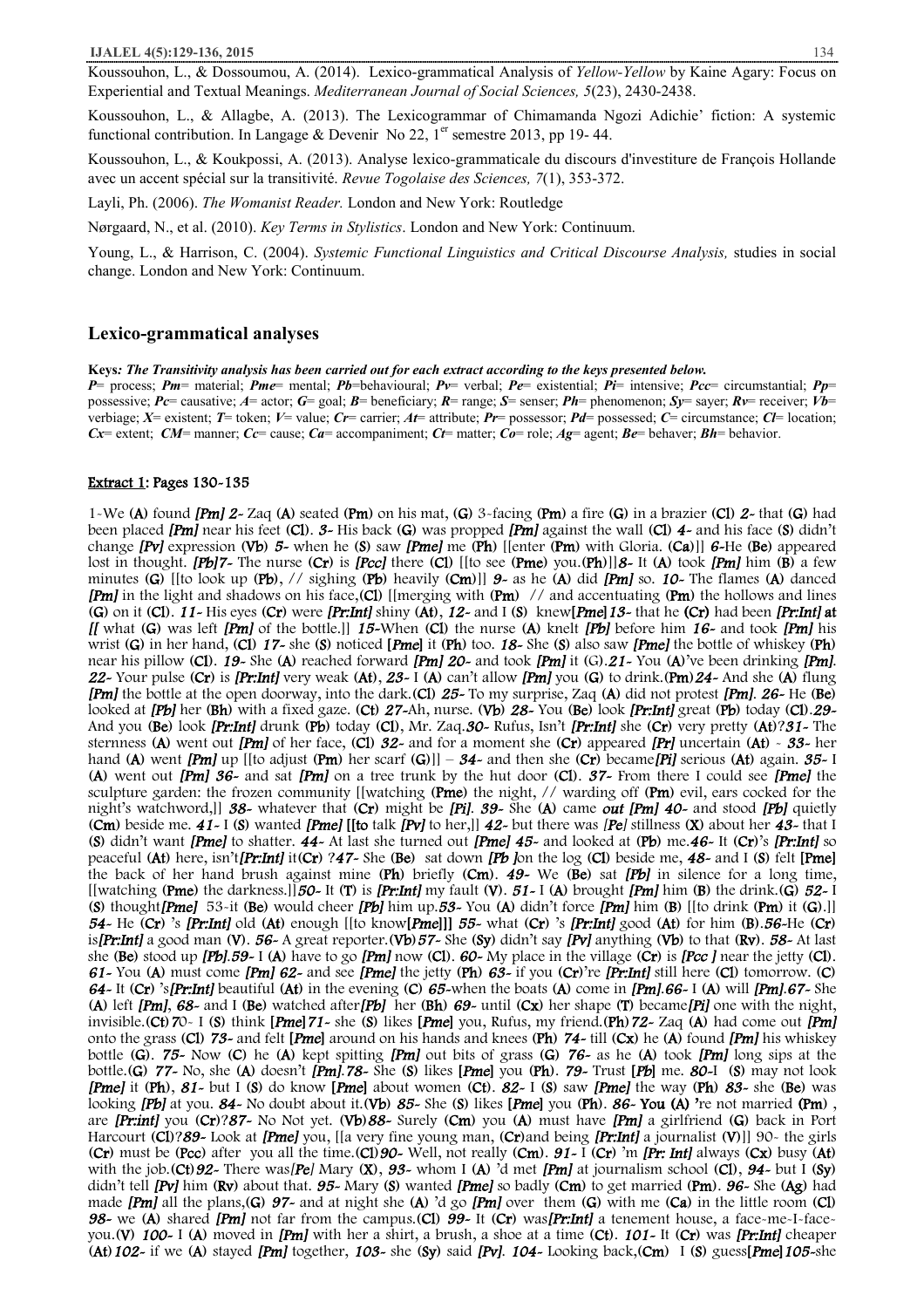(**A**) must have started planning to marry*[Pm]* me (**B**) from the first day (**Cl**) *106-* we (**A**) met *[Pm]*. *107-* She (**T**) was *[Pr:Int]* that kind of girl (**V**). *108-* Forward-looking.(**Cm**)*109-* She (**Cr**) was *[Pr:Int]* a TV journalist (**V**) *110-* and her employers (**A**) had sent *[Pm]* her (**B**) to the journalism school (**Cl**) [[to specialize (**Pm**) in news editing (**G**).]] *112-*  Sometimes,(**Cx**) she (**A**) 'd go away *[Pm]* for the weekend (**Cl**), *113-* and I (**S**) knew **[***Pme***]***114-* she (**Cr**) was away *[Pr:Int]* with her old boyfriend (**Ca**) from her office.(**Cl**) *115-* She (**Sy**) never talked *[Pv]* about him, *116-* and I (**Sy**) never asked *[Pv]* her- *107-* why would I, *[[* since I didn't really love**[***Pme***]** her]]? *119-* She (**Cr**) was *[Pr:Int]* pretty and clever (**At**)*120-* and the sex (**Cr**) was*[Pr:Int]* good (**At**), *121-* but I(**S**) didn't see *[Pme]* myself [[spending (**Pm**) the rest of my life (**G**) with her.(**Ca**) *122-* Whenever she (**A**) came back *[Pm]* from her little trips (**Cl**) *123-* she (**A**) 'd hold *[Pm]* me (**B**) all night long, tight, (**C**) [[sometimes (**Cx**) crying *[Pb] //* to show how much // she (**S**) 'd missed *[Pme]*  me.]]*125-* Once, (**Cx**) she (**A**) went *[Pm]* to Ibadan (**Cl**) [[ to visit her parents,]] *125-*and when (**C**) she (**A**) came*[Pm]*  back *126-* she (**A**) had changed *[Pm]*. *127-* She (**Cr**) was *[Pr:Int]* scared **(At***)*, *128-* and for two nights (**C**) she (**S**) didn't sleep *[Pme]*. *129-* When (**C**) I (**Sy**) asked *[Pv]* her (**Rv**) *130-* what (**Cr**) was *[Pr:Int]* wrong (**At**), *131-* she told *[Pv]* me (**Rv**) about the holy man (**Vb**). *132-* Her father (**A**) had died *[Pme]* many years back,(**C**) *133-* and her mother (**S**) wanted *[Pme]* to remarry (**Pm**) *134-* but wasn't having *[Pp]* any luck, (**Pd**) *135-* and so she (**Sy**) asked *[Pv]*  a holy man (**Rv**) [[to pray *[Pv]* for her (**Rv**)]]. *136-* He (**A**) moved *[Pm]* into the guest room (**Cl**), *137-* and then one day (**Cl**) Mary (**A**) came*[Pm]* home (**Cl**) to find (**Pm**) **138-** he (**A**)'d moved *[Pm]* into her mother's bedroom (**Cl**), *139*  and had impregnated *[Pm]* not only her mother but also her seventeen-year-old sister.(**G**) *140-* She (**A**) went *[Pm]* to the police,(**Cl**) *141-* but her mother (**A**) refused to back*[Pm]* her (**G**) up, *142-* and her sister (**Be**) was terrified (**Pb**) **[[**and confused*(Pb)***]]** *143-* and didn't know **[***Pme***]** whom to support (**Pm**), *144-* and all the while (**C**) the holy man (**Cr**) was *[Pcc]* there in the background,(**Cl**) 145- not saying *[Pv]* a word, [[clutching (**Pm**) his Bible, (**G**) // taking (**Pm**) the name of God in vain (**G**)]. *145-* And she (**A**) had left *[Pm]*. *146-* She (**A**) gave up*[Pm]*. *147-* She (**A**) held *[Pm]* me (**G**) tight (**Cm**), *148-* till I (**Be**) couldn't breathe *[Pb]*, *149-* sobbing,(**Pb**) 150- I (**Pr**) don't have *[Pp]* a family anymore, (Pd) 150-you (T) are [Pr: int] all (V) [[I (Pr) have (Pp). 151- Promise [Pm] me (B) 152-you (Cr) ll be [Pcc] with me (**Ca**) always.(**Cx**)]*153-* But I (**Sy**) didn't tell *[Pv]* Zaq any of this (**Rv**) *154-* My last girlfriend (**S**) wanted *to* get married *[Pm]*, *155-* but I (**A**) wasn't *[Pr:Int]* ready (**At**). *156-* We (**Cr**) were *[Pr:Int]* too young (**At**). *157- we (Cr) were (Pi)* Twenty-three, both of us.(**V**) *158-* She (**S**) wanted *[Pme]* us (**Ph**) to run away (**Pm**) to Abuja **159-** and start (**Pm**) a life together (**G**). **160-** Alone.(**Cm**) *159-* Away from family and friends.(**Cm**)*160-*No. (**Vb**) 161- She (**Cr**) was *[Pr:Int]* wrong, and selfish (**At**). *161-* You (**A**) can't run (**Pm**) fromyour family.(**Cl**) *162-* It (**Cr**)'s*[Pr:Int]* not right.(**At**)

#### **Extract 2: Pages 229-232**

**1-**When (**C**) I (**Be**) woke up *[Pb]* the next morning (**Cl**) **2-** a man (**Be**) was kneeling *[Pb]* over me, 3-nudging *[Pm]* me (**B**) with his gun.(**Ct**) **3-** I (**Be**) sat up *[Pb]* quickly (**Cm**) **4-** and the man (**Be**) stood up *[Pb]* **5-** and moved back *[Pm]*. **6-** The others (**Cr**) were *[Pr:Int]* awake, (**At**) except Salomon, **7-** who (Cr) wasn't *[Pcc]* anywhere (**Cl**) [[to be seen *[Pme]*.]] **8-** After our interview (**C**) he (**Be**) had turned *[Pb]* away from me **9-** and lain *[Pb]* on his side (**Cl**), **10-** and he (**Be**) hadn't gotten up *[Pb]* even **11-** when (**C**) our evening meal (**G**) was brought *[Pm]* by the same group (**A**) **12** that (**A**) had fed *[Pm]* us (**B**) earlier. **13-** When (**C**) I (**A**) called *[Pm]* to him [[to come (**Pm**) // and eat,]] **14-** he (**Sy**) had said *[Pv]* no, (**Vb**) **15-** he (**Cr**) wasn't *[Pr:Int]* hungry (**At**). **16-** Now (**C**) the man with the gun (**Be**) beckoned *[Pb]*  to me with one hand (**Ct**) **17-** and turned *[***Pb***]* **18-** and **s**tarted*[Pm]* towards the trees. (**Cl**) **19-** For some reason I (**S**) knew **[***Pme***] 20-** I (**G**) was being taken *[Pm]* to the Professor, **21-** and I (**Cr**) was *[Pr:Int]* ready (**At**). **22-** In the time (**C**) I (**Cr**) had been*[Pr:Int]* here (**Cl**) **23-** I (**A**) had somehow managed **(Pm)****[[**to get over (**Pb**) my initial fear and nervousness, (Bh) 24-and had finally (Cm) come [Pm] to believe [Pme] 24-what (Ph)/(Cr) [[ I (S) always knew[Pme] in my heart (Cl)]] was [Pr:Int] true (At) 24-and yet had never taken [Pm] consolation(G) in (Cl) 25- the Professor (S) needed *[Pme]* the press (**Ph**), **26-** and from all that I (**S**) had heard **[***Pme***]** about him *(***Ph***)*, **27-** he (**Cr**) wasn't *[Pr:Int]* a madman (**At**) **28-** who (**A**) shot *[Pm]* people (**B**) for fun. **29-** He (**Cr**) was *[Pr:Int]* a man (**At**) with an agenda (**Ct**), **30**  and anything that (**A**) could help *[Pm]* him in that pursuit (**Cm**) **31-** he *(A)* 'd treat *(Pm)* with respect *(Cm) .***32-** I (**T**) was *[Pr:Int]* that thing (**V**) , **33-** and the more firmly (**Cm**) I (**S**) believed **[***Pme***]** that (**Ph**), **34-** and behaved *[Pb]*  accordingly (**Cm**), **35-** the safer (**Cm**) I (**Cr**) would be *[Pr:Int]*.**36-** The Professor (**Be**) was lying *[Pb]* in a hammock (**Cl**) [[hanging (**Pm**) from two stunted mango trees,]] **37-** and he (**A**) jumped down *[Pm]* **38-** as soon as (**Cx**) I (**G**) was presented *[Pm]* to him.(**B**) **39-***There* were *[Pe]* about a dozen men around him, (**X**) **40-** all (**G**) armed *[Pm]*, **41-** all (**Be**) looking *[Pb]* distrustfully at me (**Bh**). **42-** Above us, through the tree branches, (**Cl**) I (**S**) could see *[Pme]* the sun (**Ph**) [[just breaking out *[Pm]* of the eastern clouds.]] **43-** Most of the camp (**Cr**) was *[Pr]* still asleep (**At**).**44-**  Journalist, it (**C**) is *[Pr:Int]* a pity (**V**) about your friend .**45-** My friend? (**Vb**) **46-** The white woman's driver.(**Vb**) **47-**  Didn't they (**Sy**) tell *[Pv]* you (**Rv**)? **48-** Didn't anyone (**Sy**) tell *[Pv]* you (**Rv**)? **49-** He (**A**) tried *to* run away (**Pm**) early this morning (**Cm**). **50-** He (A) had done *[Pm]* it (**G**) once,(**Cx**) **51-** and he (**S**) thought **[***Pme***] 51-** it (**Cr**) was going to be (**Pi**) as easy as before (**Cm**), **52-** but you (**Be**) can't fool *[Pb]* the people (**Bh**) all the time (**C**). **53-** My men (**S**) saw *[Pme]* him (**Ph**) **54-** and gave *[Pm]* chase (**G**) **55-** and he (**A**) lost *[Pm]* his head.(**G**) **56-** He (**A**) jumped off *[Pm]* the cliff (**G**) **57-** and fell *[Pm]* on the rocks below (**G**). **58-** He (**S**) died *[Pme]* instantly. (**Cm**) **59-** I (**A**) closed *[Pm]* my eyes (**G**) .**60-** His body (**G**) was taken away *[Pm]* by the river.(**A**) **61-** A tragedy, don't you (**S**) think **[***Pme***]**? **62-** I(**S**) find *[Pme]* it (**Ph**) hard [[to believe**[***Pme***]**…]] **63-**The Professor (**A**) stepped *[Pm]* forward **64-** till he (**Be**) was standing *[Pb]*  right on front of me (**Cl**), **65-** but the menace of his gesture (**G**) was diminished *[Pm]* by his short stature (**A**) - **66-** his eyes (**Cr**) were *[Pcc]* just about level (**Cl**) with my chin (**Ct**). **67-** Two of his men (**A**) stepped *[Pm]* forward with him (**Ca**), **68-** and their combined presence (**A**) forced *[Pm]* me (**B**) [[to take (**Pm**) a step (**G**) back,]] **69-** and yet I (**S**) felt **[***Pme***]** no fear.**70-** Are you (**A**) calling *[Pm]* me (**B**) a liar, reporter? **71-** No, Professor, (**Vb**) 72- I (**Cr**) am *[Pr:Int]* not. **72-**I (**S**) don't know **[***Pme***]** you (**Ph**) well enough [[to do (**Pm**) that (**G**).]] **73-** He (**Be**) looked *[Pb]* at me (**Bh**) for a while,(**C**) **74-** and then he (**Be**) turned*[Pb]* **75-** and hopped *[Pm]* back into his hammock,(**G**) 76-his short legs (**A**) swinging (**Pm**), 77-his thick military boots (**A**) clicking together (**Pm**), [[dropping (**Pm**) bits of mud (**G**) into the grass. (**Cl**)]] **76-** He (**A**) extended *[Pm]* his arm (**G**) **77-** and one of the men (**A**) placed *[Pm]* a rifle (**G**) into the open hand (**Cl**).**78-** You reporters, you (**Cr**) are *[Pr:Int]* always clever (**At**) with words (**Ct**)- **79-** me, I (**Cr**) am *[Pr:Int]* a soldier (**At**), **80-** I (**S**) know **[***Pme***]** how to fight (**Pm**), **81-** and I (**A**) still never stop fighting *[Pm]* **82-** till I (**A**) achieve *[Pm]* my goal.(**G**) 83- Write *[Pm]* that when (**C**) you (**A**) get back*[Pm]*.**83-** I (**A**) will do *[Pm]* that.(**G**) **84-** I (Sy) called *[Pv]* you (**Rv**) here (**Cl**) [[to set *[Pm]* you (**B**) free]]. **85-** You (**A**) can go *[Pm]*. **86-** There is*[Pe]* a boat (**X**) [[ waiting (**Pm**) for you (B).]] **87-** One of my men (**A**) will take *[Pm]* you (**B**) to a nearby village (**Cl**) **88-** and you (**Cr**) will be